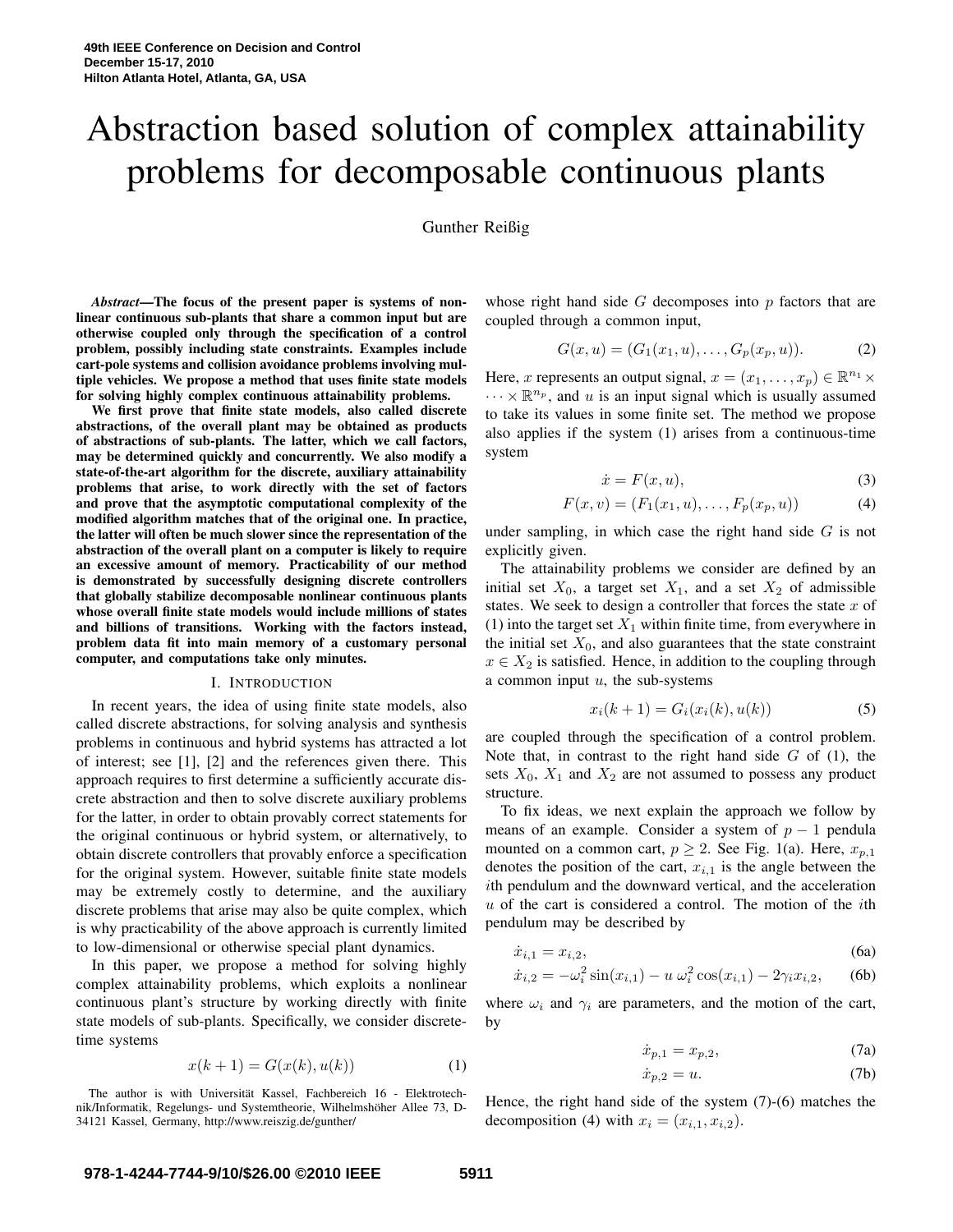

Figure 1. (a) Cart-pole system which decomposes into  $p$  sub-systems. The pendula are swung up and the cart is moved to the origin by the hybrid control system (b) [1].

Assume that the pendula should be swung up and the cart should be moved to the origin by means of the hybrid control system shown in Fig. 1(b). Clearly, it is straightforward to design a low-level controller that locally stabilizes the target point  $(\pi, 0, \pi, 0, \ldots, \pi, 0, 0, 0) \in \mathbb{R}^{2p}$ , provided that the linearization of the overall system is controllable at that point, which would depend on the particular values of the parameters in  $(6)$ . Thus, it remains to force the state x of the system into the stability region of the target point, after what control can be handed over to the low-level controller. In this instance of the attainability problem, the initial set  $X_0$  could be a neighborhood of the origin in  $\mathbb{R}^{2p}$ , the target set  $X_1$ , a positive invariant subset of the stability region of the target point, and the set  $X_2 \subseteq \mathbb{R}^{2p}$  of admissible states could be defined by constraints on the position of the cart. This kind of problem may be solved in the following way [1], [3]: First, the system (6)-(7) is sampled, which results in a discrete-time system of form (1). Then the state space of the sampled system (1) is quantized by supplementing (1) at its output with a static system

$$
\Omega(k) \in Q(x(k)).\tag{8}
$$

In Fig. 1(b), translation between continuous-time and discretetime signals as well as quantization is realized by interface devices. Specifically, the open loop composed of actuator, cart-pole system and generator is represented by the sampled and quantized system  $(1),(8)$ . The latter, in turn, is approximated by a *discrete abstraction*, a term reserved throughout this paper for a superset of the behavior of  $(1),(8)$  in the sense of WILLEMS [4] that can be represented by a finite automaton. That is, the automaton is capable of generating every signal that could possibly be generated by  $(1),(8)$ , but may (and will) additionally generate spurious signals.

Finally, to determine a supervisor, a discrete attainability problem for the abstraction needs to be solved, which reduces to a distance problem in some hypergraph. A supervisor obtained in this way would solve the original, continuous attainability problem.

There are two difficulties with the approach outlined above, namely, computation of an abstraction of the overall 2pdimensional plant (1),(8) could be extremely time consuming, and the hypergraph for which distances had to be computed could be excessively large. In contrast, the method we propose in this paper requires determining a total of  $p$  factor abstractions of 2-dimensional sampled and quantized sub-systems, each corresponding to one of the  $p$  systems (7) and (6), and the overall hypergraph is implicitly represented by much smaller sub-graphs, which correspond to the factor abstractions.

The remaining of this paper is structured as follows. In section II, we review notation and terminology related to systems, behaviors and hypergraphs. In section III, the class of attainability problems we intend to solve is formally given and reduced to a distance problem in a hypergraph representing a finite state model of the plant. In section IV, we derive an analog of the method from section III which takes advantage of the structure of decomposable plants and is capable of solving highly complex, previously intractable attainability problems. Finally, in section V, we demonstrate the application of the method from section IV to the pendulum example that has been discussed earlier in the present section.

#### II. PRELIMINARIES

## *A. Basic notation and terminology*

 $\mathbb R$  and  $\mathbb Z$  denote the sets of real numbers and integers, respectively, and  $\mathbb{R}_+$  and  $\mathbb{Z}_+$ , their subsets of non-negative elements. [a, b], [a, b[, [a, b], and  $[a, b]$  denote closed, open and half-open, respectively, intervals with end points a and *b*, e.g.  $[0, ∞[ = ℝ<sub>+</sub>$ . [a; *b*], ]a; *b*[, [a; *b*[, and ]a; *b*] stand for discrete intervals, e.g.  $[a, b] = [a, b] \cap \mathbb{Z}$ . We endow  $\mathbb{R}^n$  with the standard Euclidean product  $\langle \cdot | \cdot \rangle$ , i.e.,  $\langle x | y \rangle = \sum_{i=1}^{n} x_i y_i$ for any  $x, y \in \mathbb{R}^n$ . For any sets A and B,  $\mathcal{P}(A)$  is the power set of A, and  $f: A \rightarrow B$  denotes a map of A into B.

# *B. Behaviors*

Here and in the sequel,  $B^A$  denotes the set of all maps  $A \rightarrow B$ . Given an arbitrary set W called *signal alphabet*, any subset  $B \subseteq W^{\mathbb{Z}_+}$  is a *behavior* on W. Hence, elements of B are infinite sequences  $w: \mathbb{Z}_+ \to W$ , which we call *signals*. We interchangeably use  $w(k)$  and  $w_k$  to denote the value of the signal  $w$  at time  $k$ . We often identify the restriction  $w|_{[k,k']}$  of a signal  $w: \mathbb{Z}_+ \to W$  to  $[k, k']$  with the tuple  $(w(k), w(k+1), \ldots, w(k'))$ , which implies we identify  $\|w\|_{[k,k']}$  with  $(\sigma^k w)|_{[0,k'-k]}$ . Here,  $\sigma^{\tau}$  denotes the *backward*  $\tau$ -*shift* defined by  $(\sigma^{\tau}w)(\dot{k}) = w(\tau + k)$ . The *restriction* of B to  $I \subseteq \mathbb{Z}_+$ ,  $B|_I$ , is defined by  $B|_I := \{w|_I | w \in B\}.$ B is *time-invariant* if  $\sigma^1 B \subseteq B$ . B is N-complete, or equivalently, *B* has *memory span* N, if  $N \in \mathbb{Z}_+$  and  $B = \{ w \in W^{\mathbb{Z}_+} \mid \forall_{\tau \in \mathbb{Z}_+} \left( \sigma^\tau w \right) |_{[0;N]} \in B|_{[0;N]} \}.$  A superset B' of a behavior  $B \subseteq W^{\mathbb{Z}_+}$  is called an *abstraction* of B, and B′ is additionally called *discrete* if it can be realized by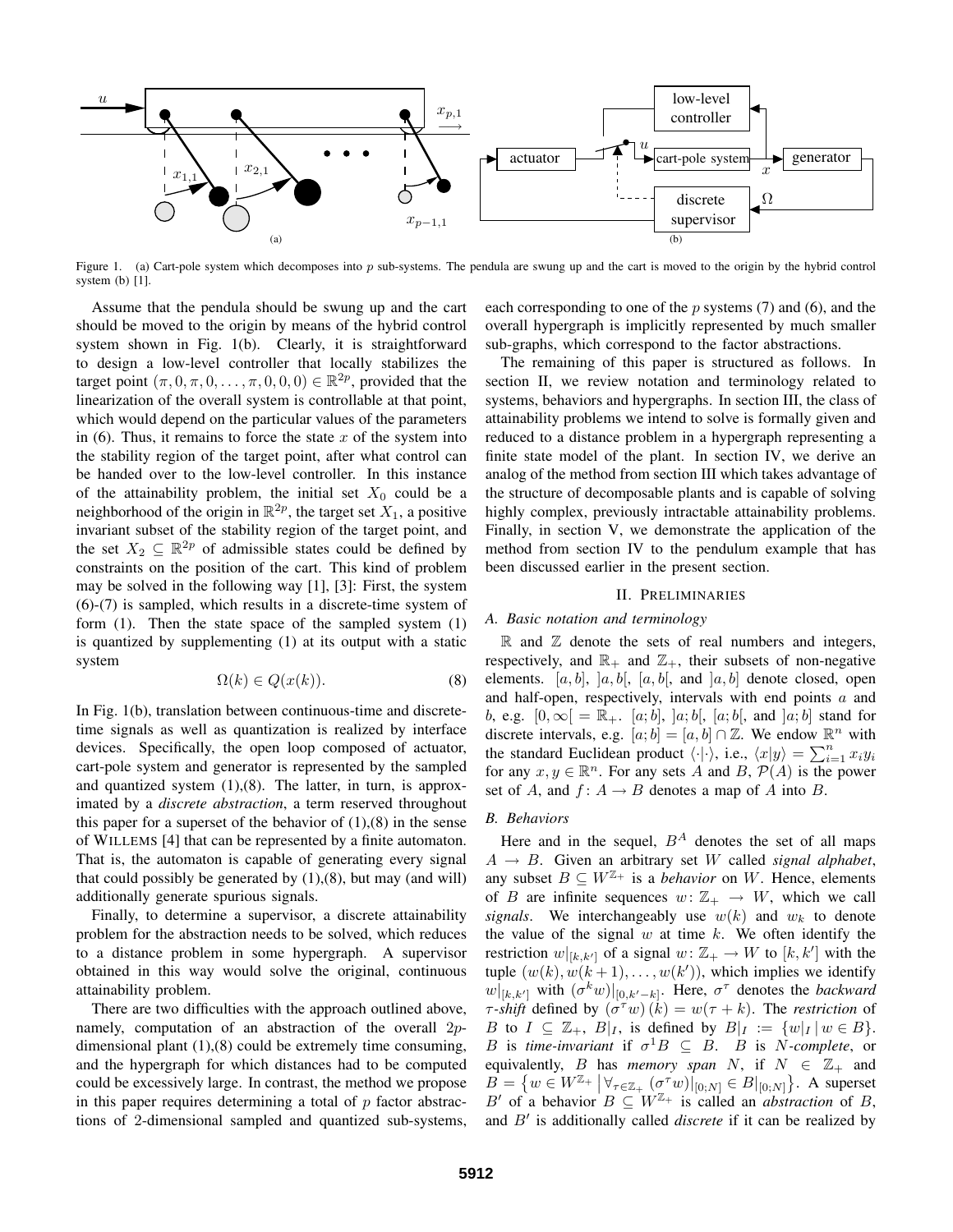a finite automaton. In particular, an abstraction that has finite memory span is discrete.

#### *C. Discrete-time systems*

In (1) with right hand side  $G: X \times U \rightarrow X$ ,  $u: \mathbb{Z}_+ \rightarrow U$ represents an input signal and  $x: \mathbb{Z}_+ \to X$ , an output signal. A *trajectory* of (1) is a sequence  $(x, u): \mathbb{Z}_+ \to X \times U$  for which (1) holds for all  $k \in \mathbb{Z}_+$ . The collection of such trajectories is called the *behavior* of (1).

## *D. Hypergraphs*

We provide basic terminology from the theory of directed hypergraphs, see [5] and the references given there, where we specialize to what is usually called an F-hypergraph, and extend the terminology to allow for loops, parallel hyperedges, and labels.

A *(directed) hypergraph* is a triple  $(V, E, U)$  of a finite set V of *vertices*, a finite set U of *labels*, and a set  $E \subseteq U \times V \times (\mathcal{P}(V) \setminus \{\emptyset\})$  of *hyperedges.*  $(V', E', U')$  is called the *sub-hypergraph* of  $(V, E, U)$  *induced* by the subset  $E' \subseteq E$  of hyperedges, if  $V' = \bigcup_{(u,v,W)\in E'} \{v\} \cup W$  and  $U' = \{u \mid (u, v, W) \in E'\}.$  (V', E', U') is called the *subhypergraph* of  $(V, E, U)$  *induced* by the subset  $V' \subseteq V$  of vertices, if  $E' = \{(u, v, W) \in E \mid \{v\} \cup W \subseteq V'\}$  and U' is as before.

Let  $(V, E, U)$  be a directed hypergraph. If  $h = (u, v, W) \in$ E, then v, u, and W are the *initial vertex*, the *label*, and the *head*, resp., of h, and elements of W are called *terminal vertices* of the hyperedge h. We also use the notation  $T(h)$  :=  $v, H(h) := W$ , and  $L(h) := u$ . The *size* of  $(V, E, U)$  is defined to be  $|E| + \sum_{e \in E} |H(e)|$ .

In complete analogy to ordinary directed graphs, we call an alternating sequence  $P = (v_1, e_1, \dots, e_q, v_{q+1})$  of vertices  $v_i$  and hyperedges  $e_i$  a *path* from  $v_1$  to  $v_{q+1}$  of *length* q if  $v_1 = T(e_1), v_{q+1} \in H(e_q),$  and  $v_j = T(e_j) \in H(e_{j-1})$  for all  $j \in \{2, \ldots, q+1\}$ . If  $S, T \subseteq V$ , then  $v \in V$  is *reachable* from S via T in  $(V, E, U)$  if there is a path from some  $s \in S$ to  $v$  whose vertices are in  $T$ . If  $T$  is not specified, we assume  $T = V$ .

The concept of a hyperpath is more subtle: A subset  $E' \subseteq E$ is an *F-path* from a vertex  $s \in V$  to a set  $Z \subseteq V$  of vertices, if the following two conditions hold: (i) There is an ordering  $(e_1, \ldots, e_k)$  of the vertices  $e_i \in E'$ ,  $k = |E'|$ , such that  $s =$  $T(e_1)$  and  $H(e_i) \subseteq Z \cup \bigcup_{j=i+1}^k T(e_j)$ . (ii)  $E'$  is minimal, i.e., no proper subset of  $E'$  satisfies condition (i). Note that by minimality, different hyperedges in an F-path cannot share a common initial vertex.

The *length* of an F-path  $E'$  is the maximum length of a path in the sub-hypergraph induced by E′ , and the *distance* from s to Z, denoted  $d(s, Z)$ , is the minimum length of an F-path from s to Z. If there is no such path, we set  $d(s, Z) = \infty$ .

# III. REDUCTION OF CONTINUOUS ATTAINABILITY PROBLEMS TO DISTANCE PROBLEMS IN HYPERGRAPHS

The attainability problem we seek to solve for the continuous plant (1) is:

**III.1 Problem.** Let an initial set  $X_0 \subseteq X$ , a target set  $X_1 \subseteq$ X, and a set  $X_2 \subseteq X$  of admissible states be given. Find a controller  $R: X \to \mathcal{P}(U) \setminus \{\emptyset\}$  such that the condition

$$
x_0 \in X_0 \Longrightarrow \exists_{k \in \mathbb{Z}_+} \left( x_k \in X_1 \text{ and } \forall_{t \in [1;k]} x_t \in X_2 \right) \quad (9)
$$

holds whenever  $x: \mathbb{Z}_+ \to X$  is a sequence that fulfills

$$
x(k+1) \in G(x(k), R(x(k)))\tag{10}
$$

for all  $k \in \mathbb{Z}_+$ , where  $G(x, R(x))$  denotes the set  $\{G(x, u) | u \in R(x)\}.$ 

In other words, using a controller  $R$ , which may in general be non-deterministic, the state of the closed loop (10) should be steered into the target set within finite time, from everywhere in the initial set, while state constraints  $x \in X_2$  should be satisfied on the way to the target.

#### *A. Quantization*

Our first step towards a solution of Problem III.1 through reduction to a finite problem is quantization of the continuous state space of (1) and formulation of a suitable auxiliary problem for the quantized system. To this end, we first choose an open neighborhood  $W \subseteq X_2$  of  $X_0 \cup X_1$ . We next choose a finite covering  $C'$  of  $X_0 \cup X_1$  by full-dimensional convex polyhedra ("operating range symbols") whose union is a subset of  $W$ , and finally supplement  $C'$  with additional fulldimensional convex polyhedra ("overflow symbols") that do not intersect  $X_0 \cup X_1$ , to obtain a covering C of  $\mathbb{R}^n$ . It follows from [1, Lemma IV.7, Theorem IV.8] that this construction is possible if  $X_0$  and  $X_1$  are compact and a neighborhood W as chosen above exists, which we assume henceforth. We now define the *quantizer* (8) by its system C of level sets ("cells"),

$$
Q: \mathbb{R}^n \to \mathcal{P}(C): x \mapsto \{\Omega \in C \, | \, x \in \Omega\},\qquad(11)
$$

where  $\mathcal{P}(C)$  denotes the power set of C. As C is a covering of  $\mathbb{R}^n$ ,  $Q(x) \neq \emptyset$  for every x. Note also that this quantizer is non-deterministic in general. The *behavior* B of the quantized system (1),(8) is the collection of sequences  $(u, \Omega)$ :  $\mathbb{Z}_+ \to$  $U \times C$  for which there exists a signal  $x: \mathbb{Z}_+ \to \mathbb{R}^n$  such that (1) and (8) hold for all  $k \in \mathbb{Z}_+$ .

The following observation shows we can obtain a solution of Problem III.1 through solving a suitable attainability problem for the quantized system  $(1)$ , $(8)$ .

# **III.2 Proposition.** *Define*

$$
Z_0 = \{ \Omega \in C \, | \, \Omega \cap X_0 \setminus X_1 \neq \emptyset \}, \tag{12a}
$$

$$
Z_1 = \{ \Omega \in C \, | \, \Omega \subseteq X_1 \},\tag{12b}
$$

$$
Z_2 = C',\tag{12c}
$$

*let*  $R' : C \to \mathcal{P}(U) \setminus \{\emptyset\}$ *, and assume that the condition* 

$$
\Omega_0 \in Z_0 \Longrightarrow \exists_{k \in \mathbb{Z}_+} \left( \Omega_k \in Z_1 \text{ and } \forall_{t \in [1;k]} \Omega_t \in Z_2 \right) \quad (13)
$$

*holds for any sequence*  $\Omega: \mathbb{Z}_+ \to C$  *for which* 

$$
x(k+1) \in G(x(k), R'(\Omega(k))), \tag{14a}
$$

$$
\Omega(k) \in Q(x(k)) \tag{14b}
$$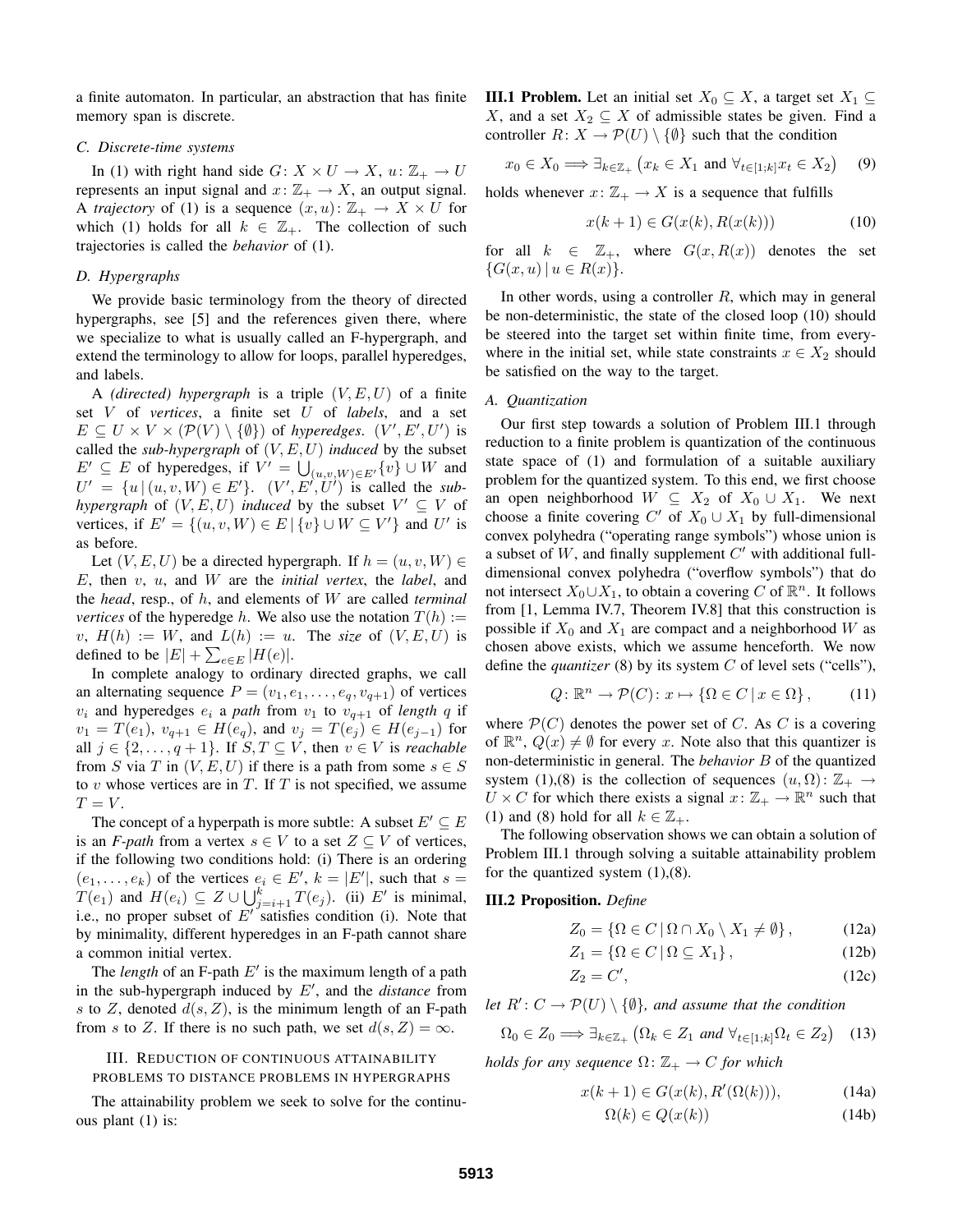*is fulfilled for some*  $x: \mathbb{Z}_+ \to X$  *and all*  $k \in \mathbb{Z}_+$ *. Further assume the controller*  $R: X \to \mathcal{P}(U)$  *fulfills* 

$$
\emptyset \neq R(x) \subseteq \bigcup_{x \in \Omega \in C} R'(\Omega)
$$

*for every*  $x \in X$ *, where the union is taken over all*  $\Omega \in C$  $\Box$ *containing* x*. Then* R *solves Problem III.1.*

#### *B. Abstraction*

The purpose of quantizing the state space of the continuous plant (1) was to obtain a system whose input and output alphabets are finite. A difficulty is that, while (1) is 1-complete, the quantized plant  $(1),(8)$  normally is not N-complete for any N, which precludes a finite automata representation of the latter and makes it difficult to solve Problem III.1 directly with the help of  $(1),(8)$ . We therefore intend to approximate the behavior B of  $(1)$ , $(8)$  by a superset – an abstraction – that does allow for a finite automaton realization. A natural choice for such a superset would be the smallest 1-complete superset of B, which is realizable and is called the 1*-complete hull of*  $B$  [1], [3] and is given by [6], [7]

$$
\left\{(u,\Omega)\colon \mathbb{Z}_+\to U\times C\,\big|\,\forall_{k\in\mathbb{Z}_+}G(\Omega_k\cap X,u_k)\cap\Omega_{k+1}\neq\emptyset\right\}.
$$

While the 1-complete hull can not be determined exactly in general, the point is that other 1-complete abstractions that conservatively and arbitrarily accurately approximate the smallest one can be obtained for a large class of nonlinear systems (1) by overapproximating the set  $G(\Omega_k \cap X, u_k) \cap \Omega_{k+1}$ . See [1] for an overview and for a recent and particularly efficient and accurate method.

Once a suitable abstraction has been determined, we obtain a solution to Problem III.1 from any solution to an auxiliary problem for the abstraction, e.g. [7].

**III.3 Lemma.** Let  $B'$  be a 1*-complete abstraction of*  $B$ *, let*  $Z_0$ *,*  $Z_1$  *and*  $Z_2$  *be defined by* (12), *and let*  $R' : C \to \mathcal{P}(U) \setminus \{\emptyset\}$  *be such that* (13) *holds whenever*  $(u, \Omega) \in B'$  *and*  $u_k = R'(\Omega_k)$ *for all*  $k \in \mathbb{Z}_+$ *. Then*  $R'$  *fulfills the assumptions in Prop. III.2.* 

### *C. Reduction to distance problems in hypergraphs*

We next give a realization of 1-complete abstractions of  $B$ in the language of hypergraphs, which should be easy to be reinterpreted in terms of automata. We prefer hypergraphs to automata as we aim at the application of efficient algorithms from hypergraph theory.

**III.4 Definition.** *The hypergraph* (C, E,U) realizes *a* 1 *complete abstraction of* B *if*

$$
E = \{(u, \Omega, h(u, \Omega)) \mid u \in U, \Omega \in C\},\qquad(15a)
$$

$$
C \supseteq h(u, \Omega) \supseteq \{ \Omega' \in C \, | \, G(\Omega \cap X, u) \cap \Omega' \neq \emptyset \}. \quad (15b)
$$

We finally show that the solution of a distance problem in a hypergraph that realizes an abstraction of  $B$  provides a solution to the continuous attainability problem III.1. The following theorem is obtained by extending a result on prestabilizability from [8] to allow for the state constraint  $x \in X_2$ , and combining it with Proposition III.2 and Lemma III.3 as well as with results that guarantee the existence of a suitable quantizer [1, Lemma IV.7, Theorem IV.8].

**III.5 Theorem.** Let  $X_0$  and  $X_1$  be compact, and let there *exist an open neighborhood*  $W \subseteq X_2$  *of*  $X_0 \cup X_1$ *. Define the quantizer*  $Q$  *and the covering*  $C$  *as in section III-A, let*  $Z_0$ *,*  $Z_1$  *and*  $Z_2$  *be defined by* (12), *and let* B *be the behavior of the quantized system (1),(8). Let further be* H *a hypergraph that realizes a* 1*-complete abstraction of* B*, and* H′ *, the subhypergraph of*  $H$  *induced by*  $Z_2$ *, and let d be the distance function in* H′ *.*

*Then the continuous attainability problem III.1 has a solution if*  $d(\Omega, Z_1) < \infty$  *for all*  $\Omega \in Z_0$ *.* 

It follows that Problem III.1 can be efficiently solved using well-known algorithms for distance problems in hypergraphs [9]. In fact, these algorithms are easily supplemented with just one additional command in order to obtain a controller in addition to the distance function and may be implemented to run in time linear in the size of  $H$  [9].

#### IV. AN EFFICIENT METHOD FOR DECOMPOSABLE PLANTS

In this section, we will exploit the structure (5) of the right hand side  $G$  of the system  $(1)$  in order to improve the efficiency of the general method from section III.

The general procedure of choosing a quantizer (11) will be the same as in section III. However, in order to exploit the product structure of the plant (1), we will need to choose a quantizer that is compatible with the structure of (1). This will allow us to consider completely decoupled quantized versions of the sub-plants (5). As in section III, we first choose an open neighborhood  $W \subseteq X_2$  of  $X_0 \cup X_1$ . We next fix p fulldimensional, compact, convex polyhedra  $Y_i \subseteq \mathbb{R}^{n_i}$  in the state spaces of the p sub-plants (5) and set  $Y := Y_1 \times \cdots \times Y_p$ . In addition to the requirements imposed on  $C'$  in section III, we here additionally restrict the cells in  $C'$  to be scaled and translated copies of Y, and the overflow symbols in  $C \setminus C'$ , to possess a product structure. The following result shows that such a construction is always feasible. The point here is that by compactness of  $X_0$  and  $X_1$  and by openness of W one can choose overflow symbols that do not intersect  $X_0 \cup X_1$ . See also Fig. 2.

**IV.1 Proposition.** Let  $X_0$  and  $X_1$  be compact, Y and W be *as above, and let*  $\hat{\lambda} > 0$ *. Then there exists*  $\lambda$ ,  $0 < \lambda < \hat{\lambda}$ *, and a finite covering*  $C'$  *of*  $X_0 \cup X_1$  *whose elements are translated copies of* λY *whose union is contained in* W*, and* C ′ *can be supplemented to a finite cover* C *of* R <sup>n</sup> *whose elements are full-dimensional convex polyhedra. Moreover,* C *and* C ′ *can be chosen such that*

$$
C = \{ \Omega_1 \times \cdots \times \Omega_p \, | \, \Omega_1 \in C_1, \ldots, \Omega_p \in C_p \} \tag{16}
$$

*and*  $\Omega \cap (X_0 \cup X_1) = \emptyset$  *whenever*  $\Omega \in C \setminus C'$ *.* 

We now define quantizers  $Q_i$  for the sub-plants (5) by

$$
Q_i(x_i) = \{ \Omega_i \in C_i \, | \, x_i \in \Omega_i \},\tag{17}
$$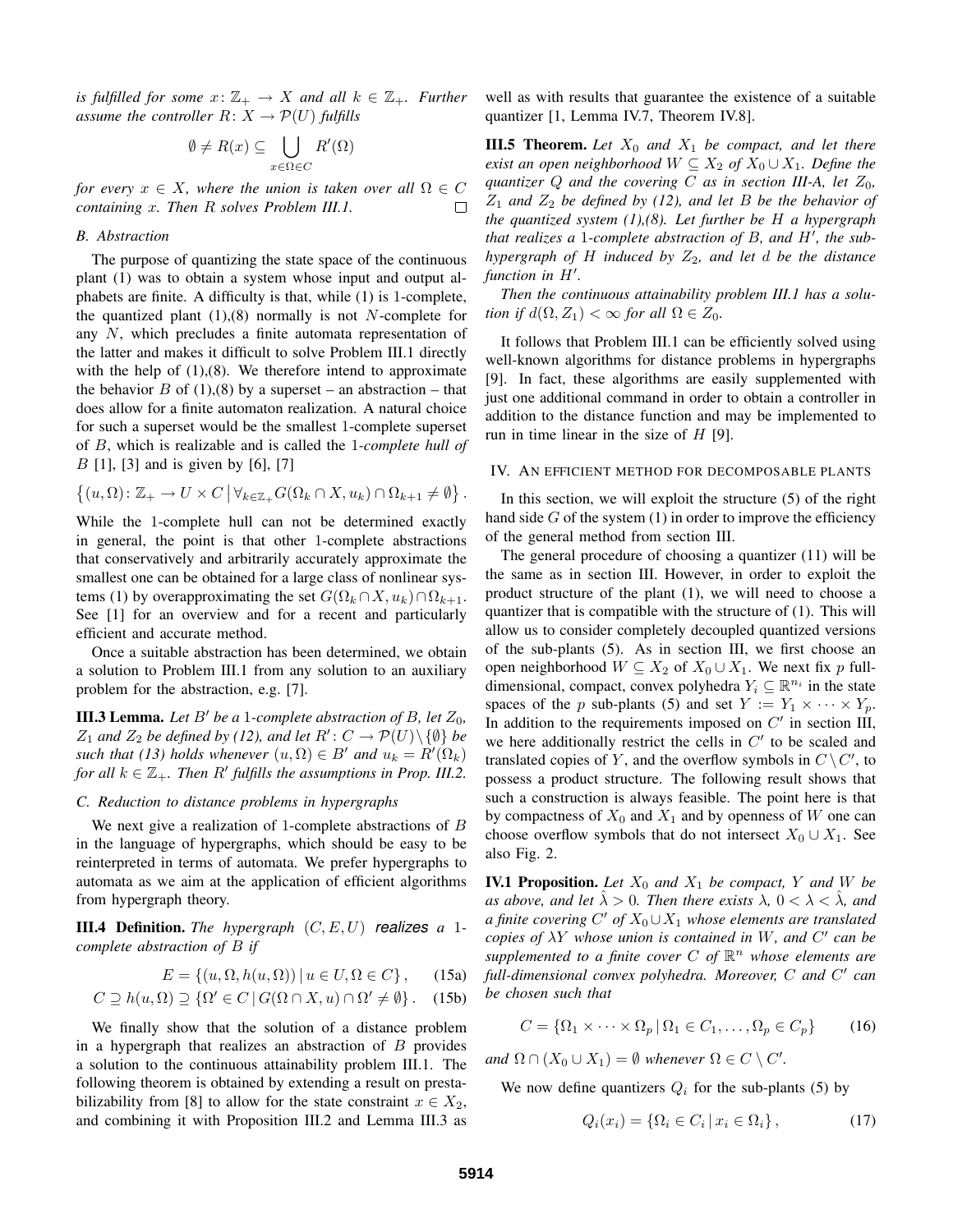

Figure 2. Illustration of the covering constructed in Proposition IV.1 in the case  $p = 2$ . Shaded cells are operation range symbols in  $C'$ .

and the quantizer  $(11)$  of the overall plant  $(1)$ , by

$$
Q(x) = (Q_i(x_i), \ldots, Q_p(x_p)).
$$

Once that kind of quantizer has been designed, the following result shows that the product of hypergraphs realizing abstractions of  $B_i$  realizes an abstraction of the overall plant.

**IV.2 Lemma.** For each  $i \in \{1, \ldots, p\}$  let the hypergraph  $H_i = (C_i, E_i, U)$  realize an 1-complete abstraction of the *behavior* B<sup>i</sup> *of the* i*th quantized sub-plant. Then the product hypergraph*  $H = (C, E, U)$  *realizes an* 1-complete *abstraction of the behavior* B *of the overall plant, where* E *is the set of all*  $(u, \Omega_1 \times \cdots \times \Omega_p, {\{\Omega'_1 \times \cdots \times \Omega'_p \mid \Omega'_1 \in W_1, \ldots, \Omega'_p \in W_p \})$ *for* which  $(u, \Omega_i, W_i) \in E_i$  *for all*  $i \in \{1, \ldots, p\}$ *.* 

It follows that the abstractions of the sub-plants may be determined independently and concurrently. Since the dimension of the overall state space is the product of the dimensions of the state spaces of the sub-plants, a direct determination of an abstraction of the overall plant would typically be slower by several orders of magnitude. In order to devise a method that efficiently solves the continuous attainability problem III.1 for decomposable plants, we now present an algorithms for computing distances in hypergraphs which works directly with the factor abstractions.

**IV.3 Theorem.** Let  $X_0$  and  $X_1$  be compact, and let there *exist an open neighborhood*  $W \subseteq X_2$  *of*  $X_0 \cup X_1$ *. Define the quantizer* Q *and the covering* C *as in section IV above, let*  $Z_0$ ,  $Z_1$  *and*  $Z_2$  *be defined by* (12), *and let*  $B_i$  *denote the behavior of the quantized sub-system (5),(17). Let further be*  $H_i$  a hypergraph that realizes a 1-complete abstraction of  $B_i$ , and  $H$ , the product of the  $H_i$  as defined in Lemma IV.2, and  $H'$ , the sub-hypergraph of  $H$  *induced by*  $Z_2$ , and let  $d$  be the *distance function in* H′ *. Then the following holds.*

- *(i) The distance function*  $d(\cdot, Z_1)$  *is given by the output V of the algorithm in Fig. 3.*
- *(ii)* If  $d(\Omega, Z_1) < \infty$  *for all*  $\Omega \in Z_0$ *, then the output* R' *satisfies the hypotheses of Lemma III.3, and hence, a solution* R *to the continuous attainability problem III.1 is obtained as in Lemma III.3.*

*(iii) The running time of the algorithm in Fig. 3 is linear in the size of* H*.*

**Input:**  $p, H_i = (C_i, E_i, U)$  ( $i \in \{1, \ldots, p\}$ ),  $Z_0, Z_1, Z_2$ 1: **for all**  $i \in \{1, ..., p\}$  **do** 2: **for all**  $j \in \{1, 2, 3\}$  **do** 3:  $Z_{j,i} := \{ \Omega_i \, | \, \Omega_1 \times \cdots \times \Omega_p \in Z_j \}$ 4: **end for** 5:  $(Z_{2,i}, E'_i, U'_i) := \text{sub-hypergraph of } H_i \text{ induced by } Z_{2,i}$ 6: Compute distances  $d_i(\cdot, Z_{1,i})$  in  $(Z_{2,i}, E'_i, U'_i)$ 7:  $T_i := \{ \Omega \in Z_{2,i} \, | \, d_i(\Omega, Z_{1,i}) < \infty \}$ 8:  $A_i := \{ \Omega \in Z_{2,i} \, | \, \Omega \text{ reachable from } Z_{0,i} \text{ via } T_i \}$ in  $(Z_{2,i}, E'_{i}, U'_{i})\}$ 9:  $(A_i, E_i'', U_i'') := \text{sub-hypergraph of } (Z_{2,i}, E_i', U_i')$ induced by  $A_i$ 10: **end for** 11:  $Q := Z_1$ ;  $R' :=$  arbitr.;  $V(\Omega) :=$  $\int 0$ , if  $\Omega \in Z_1$ ,  $\infty$ , if  $\Omega \in Z_2 \setminus Z_1$ 12: **while**  $Q \neq \emptyset$  **do** 13: pick  $\Omega \in \text{argmin} \{ V(\Omega') \, | \, \Omega' \in Q \}$ 14:  $Q := Q \setminus {\Omega}$ 15: **for all**  $e_1 = (u, \Omega'_1, W_1) \in E''_1$  with  $\Omega_1 \in W_1$  **do** 16: 17: **for all**  $e_p = (u, \Omega'_p, W_p) \in E''_p$  with  $\Omega_p \in W_p$  **do** 18:  $W = \left\{ \widetilde{\Omega}_1 \times \cdots \times \widetilde{\Omega}_p \middle| \widetilde{\Omega}_1 \in W_1, \ldots, \widetilde{\Omega}_p \in W_p \right\}$ 19:  $\Omega' = \Omega'_1 \times \cdots \times \Omega'_p$ <br>
20: **if**  $\Omega' \in Z_2$ ,  $W \cap Q = \emptyset$  and  $V(\Omega') > 1 + V(\Omega)$ **then** 21:  $R'(\Omega') := u$ 22:  $V(\Omega') := 1 + V(\Omega)$ 23:  $Q := Q \cup {\Omega'}$ 24: **end if** 25: **end for**  $26: \quad . . .$ 27: **end for** 28: **end while Output:**  $V, R'$ Figure 3. Algorithm that determines a controller  $R'$  for a decomposable

plant by computing distances to  $Z_1$  in a sub-hypergraph of  $H$  and working directly with the factors  $H_i$ .

The algorithm in Fig. 3 is an extension of the one in [9], which works directly with the factor abstractions. First of all, there is a preprocessing step, consisting of lines 1-10, whose execution is not necessary for the correct behavior of the algorithm, nor does it change the asymptotic worstcase complexity of the latter. However, that step implements a heuristic which, in practice, may considerably reduce the size of the distance problem to be solved by the main loop of the algorithm; see section V. Essentially, for each of the factors  $H_i$ , overflow symbols are removed, an auxiliary distance problem is solved (line 6), and based on the solution of the latter, each factor is shrunk again without affecting the distance function and the controller to be computed by the main loop. In the main loop (lines 12-28), the for-loop over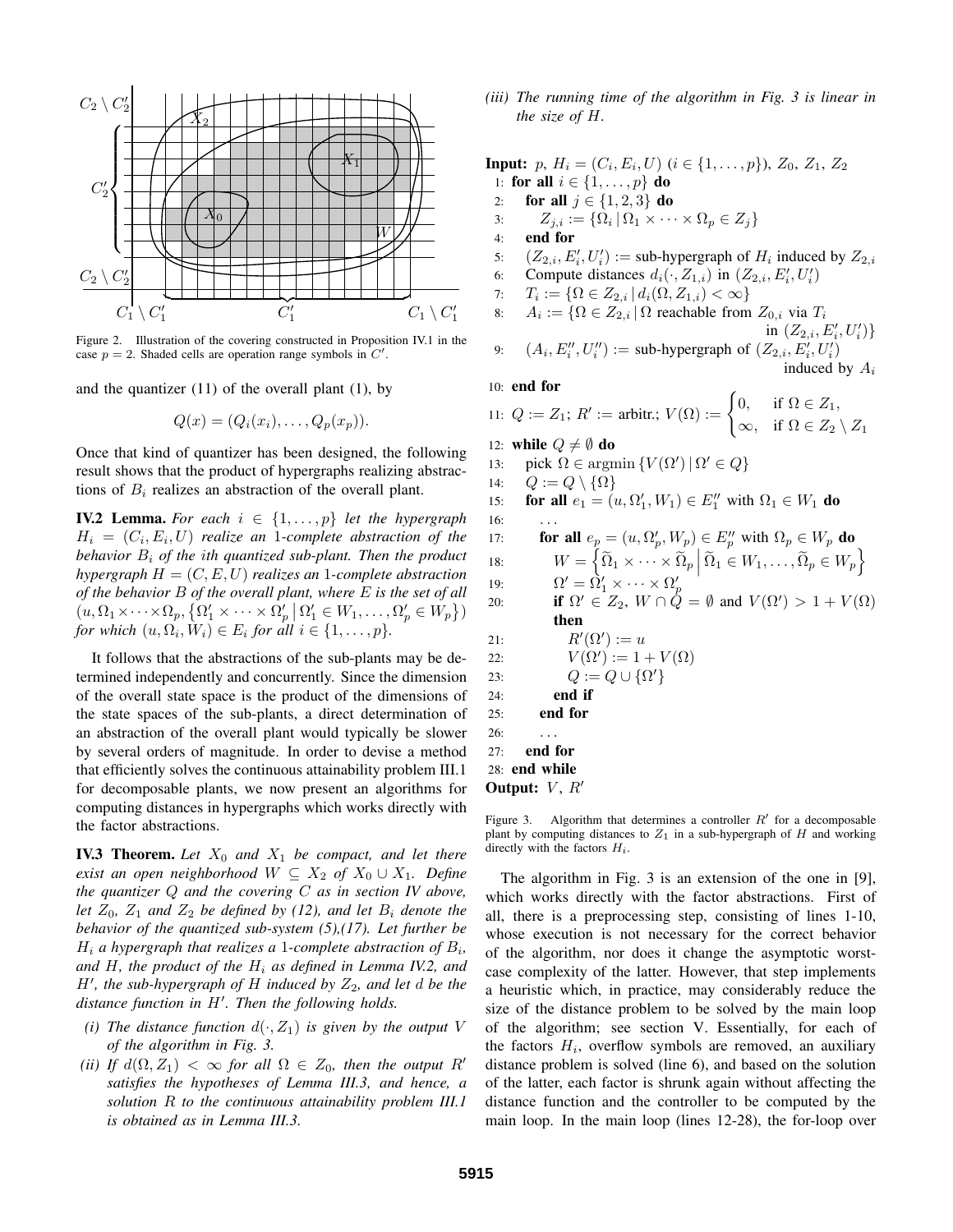the hyperedges in  $H'$  is represented by  $p$  nested for-loops, which corresponds to the necessity of directly walking through the sets of hyperedges of the factor hypergraphs. In addition, the condition  $\Omega' \in Z_2$ , whose computational verification is trivial, had to be included on line 20 since  $Z_2$  does not necessarily decompose and the sub-hypergraph  $H'$  is never explicitly computed.

## V. EXAMPLE

In this section, we demonstrate the application of our method to the simplest case of the pendulum example from Section I, namely, to the problem of swinging up a single pendulum mounted on a cart, in which case the overall plant is 4-dimensional and decomposes in  $p = 2$  sub-plants. Specifically, one copy of (6) describes the motion of the pole, and  $(7)$ , of the cart, and the overall system  $(6)$ , $(7)$ with parameters  $\omega_1 = 1$  and  $\gamma_1 = 0.0125$  models a real experimental setup.

The low-level controller in Fig. 1 is defined by the affine feedback  $u = K(x - (\pi, 0, 0, 0))$ ,  $K = (-3, -2.8, 0.15, 1)$ , which stabilizes the system at  $(\pi, 0, 0, 0)$ . Using SOSprogramming techniques [10], [11] we have verified that the ellipsoid

$$
\Gamma=\left\{x\in\mathbb{R}^4\,\big|\,\langle x|Px\rangle\leq 1\right\}
$$

is a positive invariant subset of the stability region, where  $P$ is the symmetric matrix given by

$$
P = \begin{pmatrix} 8.674 & 8.297 & -1.25 & -3.809 \\ 8.443 & -1.236 & -3.823 \\ . & . & 0.375 & 0.657 \\ . & . & . & 2.303 \end{pmatrix}.
$$

The set  $U$  of admissible control symbols consists of 11 signals, which are constant on their intervals of definition. Specifically, 7 of those signals are defined on  $[0, 1/3]$  with values 0,  $\pm 1.2$ ,  $\pm 0.8$ , and  $\pm 0.4$ , and the remaining 4 are defined on  $[0, 2/9]$  with values  $\pm 0.9$  and  $\pm 0.45$ . From the continuoustime model  $(6)-(7)$  we obtain a discrete-time plant  $(1)$  by non-uniform sampling. More precisely, the right hand side G of (1) is defined by  $G(x_0, u) = \varphi(T(u), x_0, u)$ , where  $u \in U$ ,  $\varphi(t, x_0, u)$  is the solution at time t of the initial value problem composed of the ODE (6)-(7) and the initial condition  $x(0) = x_0$ , and the sampling time  $T(u) \in \{1/3, 2/9\}$  is the length of the interval of definition of  $u$ . The discrete-time plant (1) is subject to the constraints

$$
|x_3|, |x_4| \le 2.4, \quad |x_2| \le \pi. \tag{18}
$$

Here, we focus on the design of a supervisor that steers the state into the stability region. Specifically, we set  $X_2 :=$  $\mathbb{R} \times [-\pi, \pi] \times [-2.4, 2.4] \times [-2.4, 2.4]$ , which reflects the constraints (18),  $X_0 = [-0.05, 0.05]^4$ , and  $X_1 = \Gamma$ . For each of the two sub-plants, we use translated copies of a rectangle, intersected with  $[0, 2\pi] \times [-\pi, \pi]$  and  $[-2.4, 2.4] \times [-2.4, 2.4]$ , respectively, as operating range cells. The coverings  $C'_1$  and  $C'_2$  thus obtained are then supplemented by the two overflow symbols  $\mathbb{R} \times [\pi, \infty]$  and  $\mathbb{R} \times ]-\infty, -\pi]$  in the case of the



Figure 4. State space of pole (a) and cart (b). The larger (resp., smaller) ellipsoid is the projection of the stability region  $\Gamma$  onto (resp., the intersection of  $\Gamma$  with) the state space of the sub-plant.  $\Gamma$  accounts for less than 1% of the volume of the state space; see Tab. I. The supervisor forces the state into Γ within at most 33 steps, from everywhere in a neighborhood of the origin. One particular trajectory, which starts precisely at the origin, is illustrated in (a), (b), and the corresponding control signal is shown in (c).